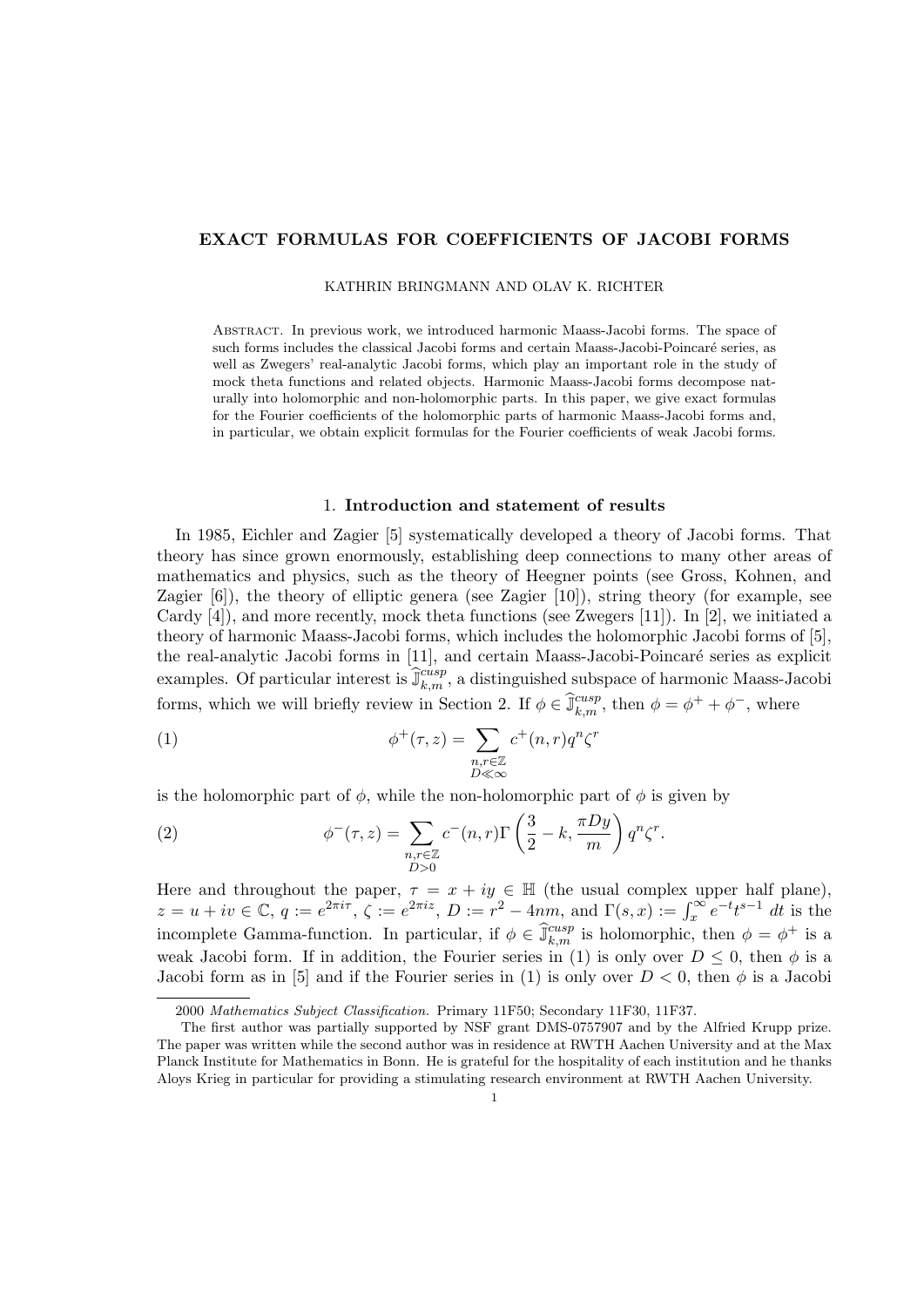cusp form. Note that our notion of weak Jacobi form is slightly more general then the one in [5], where weak Jacobi forms have an expansion as in (1) with the additional condition that  $n > 0$ . If  $\phi^+$  is as in (1), then we call

(3) 
$$
P_{\phi^+}(\tau, z) := \sum_{\substack{n,r \in \mathbb{Z} \\ D > 0}} c^+(n,r) q^n \zeta^r
$$

the principal part of  $\phi^+$ .

In this paper, we extend ideas of [1] to obtain exact formulas for the coefficients of  $\phi^+$  in (1). It turns out that the principal part  $P_{\phi^+}$  in (3) dictates the coefficients of  $\phi^+$  for  $D < 0$ , as explained in the following theorem, which is the main result of this paper.

**Theorem 1.** Let  $\phi \in \hat{\mathbb{J}}_{k,m}^{cusp}$  with *holomorphic part*  $\phi^+$  *as in (1).* If  $k < 0$  *is even and*  $D' := r'^2 - 4mn' < 0$ , then

$$
c^{+}(n',r') = \frac{1}{2\Gamma(\frac{5}{2}-k)} \sum_{\substack{r \pmod{2m} \\ D>0}} c^{+}(n,r)c_{n,r}^{(k)}(n',r'),
$$

*where* Γ(·) *is the Gamma-function and*

(4) 
$$
c_{n,r}^{(k)}(n',r') := b_{n,r}^{(k)}(n',r') + (-1)^k b_{n,r}^{(k)}(n',-r')
$$

*with*

$$
b_{n,r}^{(k)}(n',r') := \sqrt{2\pi i^{-k} m^{-\frac{1}{2}}} \left(\frac{|D'|}{D}\right)^{\frac{k}{2}-\frac{3}{4}} \sum_{c>0} c^{-\frac{3}{2}} K_c(n,r,n',r') I_{k-\frac{3}{2}} \left(\frac{\pi \sqrt{|D'|D}}{mc}\right).
$$

*Here*  $I_s(x)$  *is the usual* I-Bessel function of order s and  $K_c(n,r,n',r')$  *is the Kloosterman sum*

$$
K_c(n,r,n',r') := e_{2mc}(-rr') \sum_{\substack{d \pmod{c}^* \\ \lambda \pmod{c}}} e_c (\bar{d}m\lambda^2 + n'd - r'\lambda + \bar{d}n + \bar{d}r\lambda),
$$

 $where \ e_c(x) := e^{\frac{2\pi i x}{c}}$  and the sum over d runs through the primitive residue classes modulo  $c$  and  $\overline{d}$  *is the inverse of d modulo c.* 

In Section 2, we follow Bruinier and Funke [3] to define a pairing of harmonic Maass-Jacobi forms and skew-holomorphic Jacobi forms. We find that this pairing is determined by the principal part of the holomorphic part of a harmonic Maass-Jacobi form. In Section 3, we recall the Maass-Jacobi-Poincaré series from [2]. Given a harmonic Maass-Jacobi form, linear combinations of such Poincaré series allow one to construct a new harmonic Maass-Jacobi form whose holomorphic part has the same principal part as the given one. This is the key idea in our proof of Theorem 1. Finally, we give an explicit application of our results. The ring of Jacobi forms of even weights is generated (over the ring of modular forms) by certain weak Jacobi forms of index 1 and weights −2 and 0, which we denote by  $\phi_{-2,1}$  and  $\phi_{0,1}$ , respectively (see §8 and §9 of [5]). We show that  $\phi_{-2,1}$  can be expressed as Jacobi-Poincaré series. It is likely that  $\phi_{0,1}$  can also be realized as a Jacobi-Poincaré series,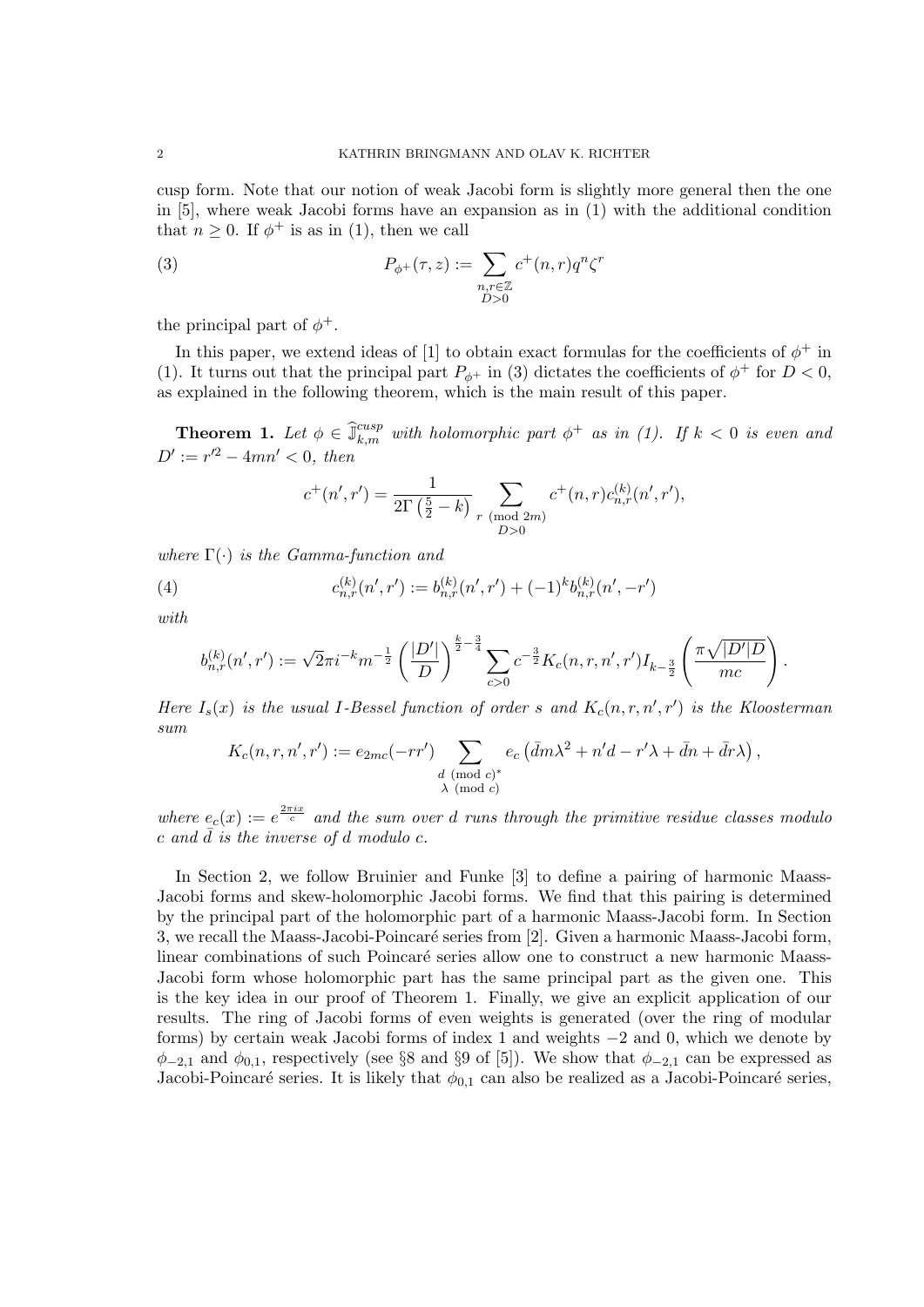but this requires the existence of a Maass-Jacobi Poincaré series of weight 0, which we have not constructed yet.

## 2. The pairing

In this section, we introduce a pairing between skew-holomorphic Jacobi forms and harmonic Maass-Jacobi forms, which is vital to our proof of Theorem 1 in Section 3. Let  $J_{k,m}^{sk}$ denote the space of skew-holomorphic Jacobi forms of weight k and index m and let  $J_{k,m}^{sk,cusp}$ be the subspace of cusp forms (for details, see Skoruppa [8, 9]). If  $\phi, \psi \in J_{k,m}^{sk,cusp}$ , then the Petersson scalar product of  $\phi$  and  $\psi$  is defined by

$$
\langle \phi, \psi \rangle := \int_{\Gamma^J \setminus \mathbb{H} \times \mathbb{C}} \phi(\tau, z) \overline{\psi(\tau, z)} e^{-\frac{4\pi m v^2}{y}} y^k dV,
$$

where  $\Gamma^J := SL_2(\mathbb{Z}) \ltimes \mathbb{Z}^2$  is the Jacobi group and  $dV := \frac{du dv dx dy}{y^3}$  is the  $\Gamma^J$ -invariant volume element on  $\mathbb{H} \times \mathbb{C}$  (for details, see Skoruppa [7, 9]). Note that skew-holomorphic Jacobi forms have a theta decomposition, i.e., if  $\phi(\tau, z) = \sum_{n,r \in \mathbb{Z}}$  $D\geq 0$  $c(n,r)e^{-\frac{\pi D y}{m}}q^n\zeta^r \in J_{k,m}^{sk}$ , then

(5) 
$$
\phi(\tau, z) = \sum_{\mu \pmod{2m}} h_{\mu}(\tau) \theta_{m, \mu}(\tau, z),
$$

where

$$
h_{\mu}(\tau) := \sum_{N \ge 0} c_{\mu}(N) \overline{q}^{\frac{N}{4m}}
$$

with

(6) 
$$
c_{\mu}(N) := \begin{cases} c\left(\frac{r^2 - N}{4m}, r\right) & \text{for } r \in \mathbb{Z}, r \equiv \mu \pmod{2m}, \text{ and } N \equiv \mu^2 \pmod{4m} \\ 0 & \text{if } N \not\equiv \mu^2 \pmod{4m} \end{cases}
$$

and

(7) 
$$
\theta_{m,\mu}(\tau,z) := \sum_{\substack{r \in \mathbb{Z} \\ r \equiv \mu \pmod{2m}}} q^{\frac{r^2}{4m}} \zeta^r.
$$

If  $\phi(\tau, z) = \sum h_{\mu}(\tau) \theta_{m,\mu}(\tau, z) \in J_{k,m}^{sk, cusp}$  and  $\psi(\tau, z) = \sum g_{\mu}(\tau) \theta_{m,\mu}(\tau, z) \in J_{k,m}^{sk, cusp}$ , then analogous to Theorem 5.3 of [5], one finds that

(8) 
$$
\langle \phi, \psi \rangle = \int_{\mathcal{F}_{\mu}} \sum_{(\text{mod } 2m)} h_{\mu}(\tau) \overline{g_{\mu}(\tau)} y^{k-5/2} dx dy,
$$

where F is the standard fundamental domain for the action of  $SL_2(\mathbb{Z})$  on H.

We wish to review the definition of harmonic Maass-Jacobi forms of [2]. Therefore, we need to recall the slash action for Jacobi forms and a certain differential operator which is invariant under that action. If  $\phi : \mathbb{H} \times \mathbb{C} \to \mathbb{C}$ , then

$$
(9) \qquad \left(\phi\big|_{k,m}A\right)(\tau,z) := \phi\left(\frac{a\tau+b}{c\tau+d}, \frac{z+\lambda\tau+\mu}{c\tau+d}\right)(c\tau+d)^{-k}e^{2\pi im\left(-\frac{c(z+\lambda\tau+\mu)^2}{c\tau+d} + \lambda^2\tau + 2\lambda z\right)}
$$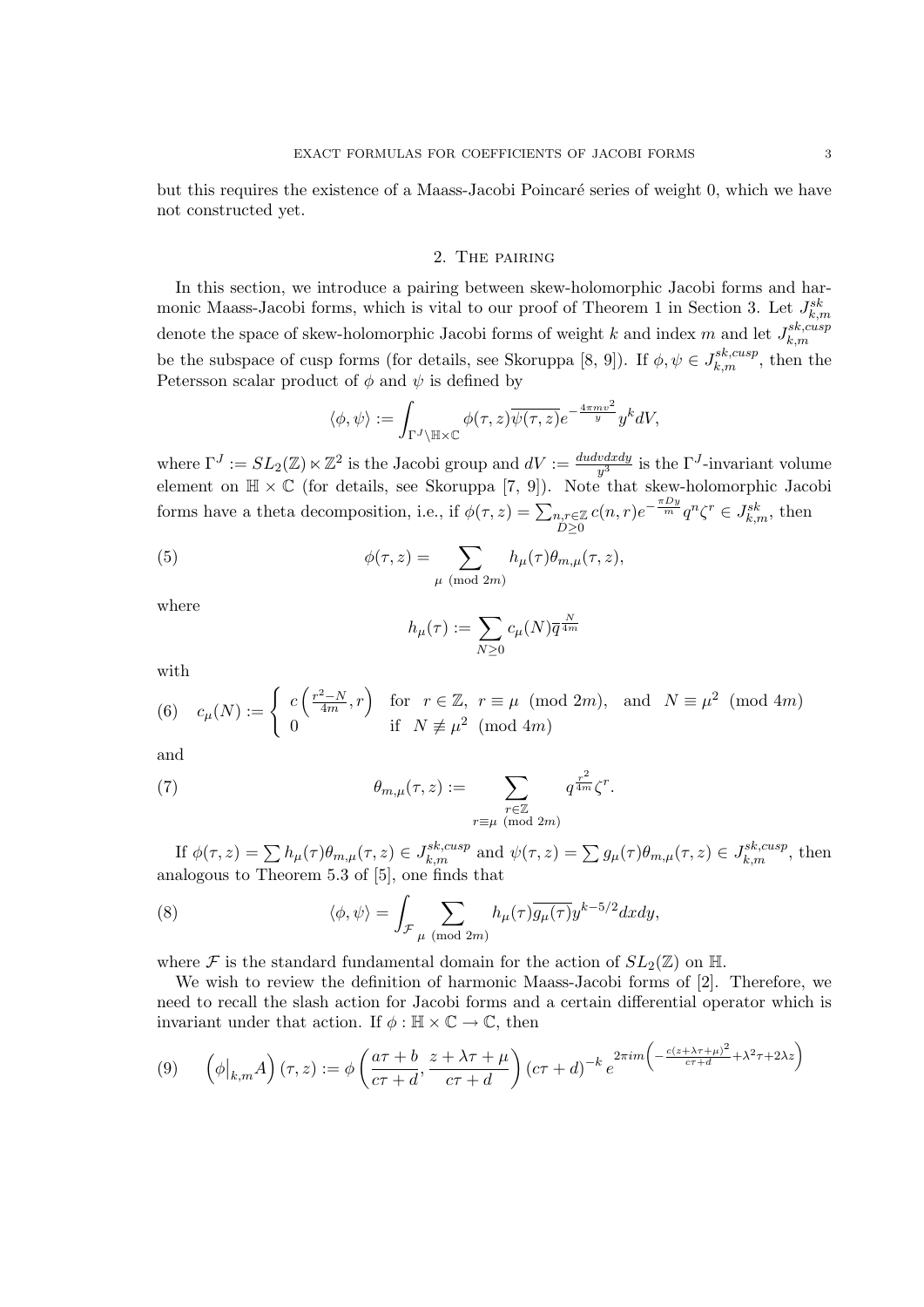for all  $A = \left[ \begin{pmatrix} a & b \\ c & d \end{pmatrix}, (\lambda, \mu) \right] \in \Gamma^J$ . Furthermore, if  $\partial_w := \frac{\partial}{\partial w}$  for a variable w, then

$$
C^{k,m} := -2(\tau - \overline{\tau})^2 \partial_{\tau \overline{\tau}} - (2k - 1)(\tau - \overline{\tau}) \partial_{\overline{\tau}} + \frac{(\tau - \overline{\tau})^2}{4\pi i m} \partial_{\overline{\tau} z z} + \frac{k(\tau - \overline{\tau})}{4\pi i m} \partial_{z\overline{z}} + \frac{(\tau - \overline{\tau})(z - \overline{z})}{4\pi i m} \partial_{z z\overline{z}} - 2(\tau - \overline{\tau})(z - \overline{z}) \partial_{\tau \overline{z}} + k(z - \overline{z}) \partial_{\overline{z}} + \frac{(\tau - \overline{\tau})^2}{4\pi i m} \partial_{\tau \overline{z} \overline{z}} + \left(\frac{(z - \overline{z})^2}{2} + \frac{k(\tau - \overline{\tau})}{4\pi i m}\right) \partial_{\overline{z} \overline{z}} + \frac{(\tau - \overline{\tau})(z - \overline{z})}{4\pi i m} \partial_{z \overline{z} \overline{z}}
$$

which (up to the constant  $\frac{5}{8} + \frac{3k-k^2}{2}$ ) is the *Casimir operator* with respect to the action in (9).

**Definition 1.** A function  $\phi : \mathbb{H} \times \mathbb{C} \to \mathbb{C}$  is a harmonic Maass-Jacobi form of weight k *and index* m *if*  $\phi$  *is real-analytic in*  $\tau \in \mathbb{H}$  *and*  $z \in \mathbb{C}$  *and satisfies the following conditions:* 

- *(1) For all*  $A \in \Gamma^J$ ,  $(\phi \mid_{k,m} A) = \phi$ .
- *(2) We have that*  $C^{k,m}(\phi) = 0$ *.*
- (3) We have that  $\phi(\tau, z) = O\left(e^{ay}e^{2\pi m v^2/y}\right)$  as  $y \to \infty$  for some  $a > 0$ .

*Of particular interest are harmonic Maass-Jacobi forms, which are holomorphic in* z*; the space of such forms is denoted by*  $\widehat{J}_{k,m}$ *.* 

The differential operator

$$
\xi_{k,m}:=y^{k-3/2}\left(-2iy\partial_{\overline{z}}-2iv\partial_{\overline{z}}+\frac{y}{4\pi m}\partial_{\overline{z}\overline{z}}\right)
$$

plays an important role in this context. It maps harmonic Maass-Jacobi forms that are holomorphic in the Jacobi variable z to skew-holomorphic Jacobi forms. Moreover, with  $\widehat{J}_{k,m}^{cusp} \subset \widehat{J}_{k,m}$  we denote the space of harmonic Maass-Jacobi forms, which appear in the pre-image of skew-holomorphic Jacobi cusp forms under  $\xi_{k,m}$ . The next proposition was proved in [2].

Proposition 1. *(*[2]*) The map*

$$
\xi_{k,m}:\widehat{\mathbb{J}}_{k,m}^{cusp}\to J^{sk,cusp}_{3-k,m}
$$

*is surjective.*

If  $\phi \in \hat{\mathbb{J}}_{k,m}^{cusp}$  and  $\psi \in J_{3-k,m}^{sk,cusp}$ , then we define the (non-degenerate) pairing

(10) 
$$
\{\phi,\psi\} := \langle \xi_{k,m}(\phi),\psi \rangle.
$$

The following result extends Proposition 3.5 of [3] to Jacobi forms and shows that the pairing in (10) is determined by the principal part  $P_{\phi^+}$  of  $\phi^+$ .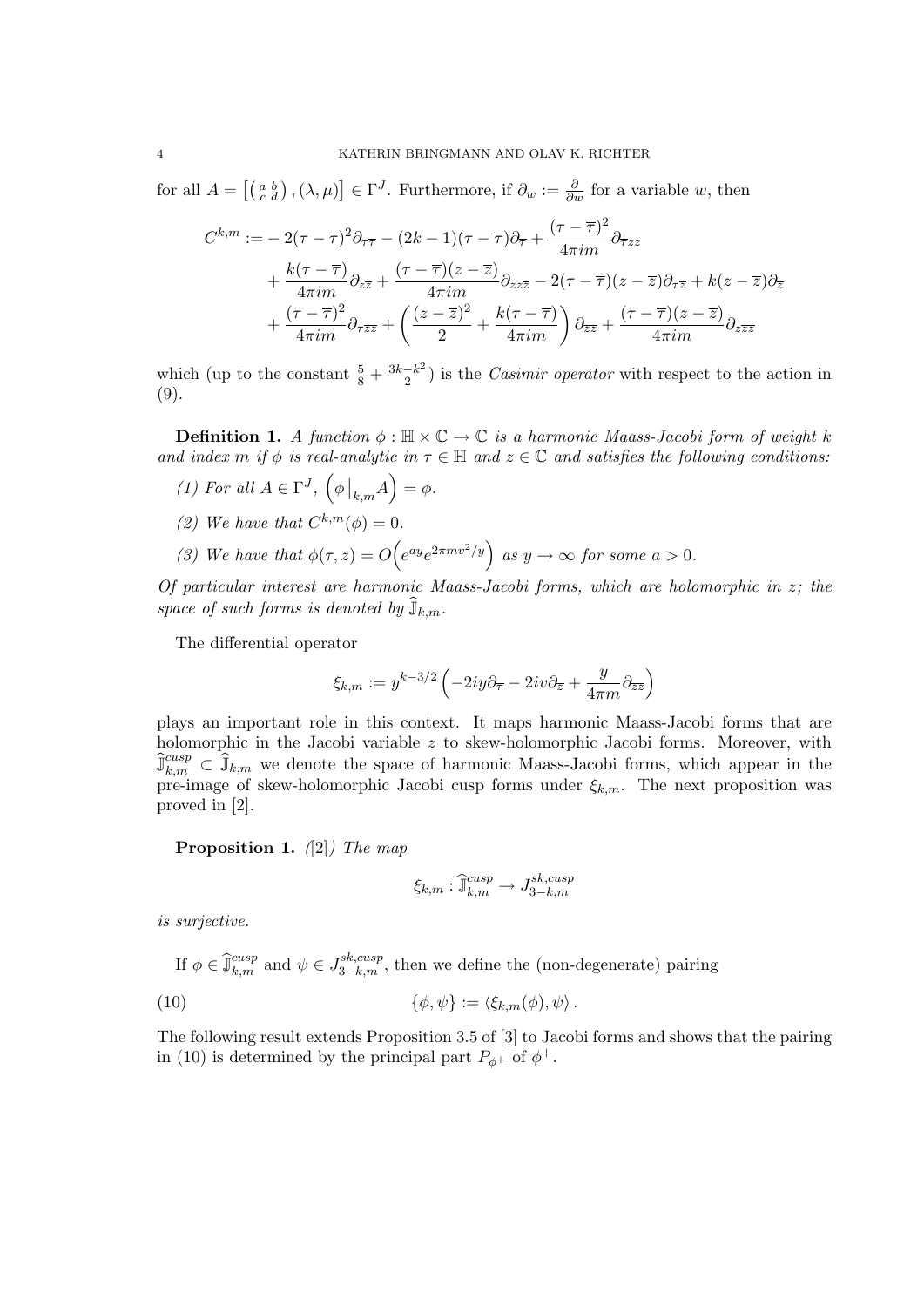**Proposition 2.** Let  $\phi = \phi^+ + \phi^- \in \hat{\mathbb{J}}_{k,m}^{cusp}$  with  $\phi^+$  and  $\phi^-$  as in (1) and (2) and let  $\psi(\tau, z) = \sum_{\substack{n,r \in \mathbb{Z} \\ D > 0}}$  $d(n,r)e^{-\frac{\pi D y}{m}}q^n \zeta^r \in J_{3-k,m}^{sk,cusp}$ . If k is even, then

$$
\{\phi, \psi\} = \sum_{\substack{r \pmod{2m} \\ D>0}} c^+(n, r) \overline{d(n, r)}.
$$

Proof: Let

$$
\psi(\tau,z) = \sum_{\mu \pmod{2m}} g_{\mu}(\tau) \theta_{m,\mu}(\tau,z)
$$

with

$$
g_{\mu}(\tau)=\sum_{N>0}d_{\mu}(N)\overline{q}^{\frac{N}{4m}}
$$

be the theta decomposition of  $\psi$ . It is easy to see that elements in  $\widehat{\mathbb{J}}_{k,m}^{cusp}$  and hence also their holomorphic and non-holomorphic parts have theta decompositions. More precisely, we have

$$
\phi(\tau,z) = \sum_{\mu \pmod{2m}} h_{\mu}(\tau) \theta_{m,\mu}(\tau,z),
$$

where  $h_{\mu} = h_{\mu}^{+} + h_{\mu}^{-}$ ,

$$
h^+_{\mu}(\tau) = \sum_{N \ll \infty} c^+_{\mu}(N) q^{-\frac{N}{4m}},
$$
  

$$
h^-_{\mu}(\tau) = \sum_{N>0} c^-_{\mu}(N) \Gamma\left(\frac{3}{2} - k, \frac{\pi N y}{m}\right) q^{-\frac{N}{4m}},
$$

and  $c_{\mu}^{\pm}(N)$  is as in (6).

We now follow the proof of Proposition 3.5 in [3]. First, if  $k$  is even, then one verifies that

(11) 
$$
\sum_{\mu \pmod{2m}} h_{\mu} \overline{g_{\mu}} d\tau \text{ is an } SL_2(\mathbb{Z})\text{-invariant 1-form on } \mathbb{H}.
$$

Set  $L_k := -2iy^2\partial_{\overline{\tau}}$  and  $\xi_k := y^{k-2}\overline{L_k}$ . From (8) we have

$$
\{\phi, \psi\} = \lim_{t \to \infty} \frac{1}{4m} \sum_{j=0}^{4m-1} \int_{\mathcal{F}_{t,j}} \sum_{\mu \pmod{2m}} \overline{\xi_{k-\frac{1}{2}}(h_{\mu}) (\tau) g_{\mu}(\tau)} y^{\frac{1}{2} - k} dxdy,
$$

where each

$$
\mathcal{F}_{t,j} := \left\{ \tau \in \mathbb{H} \; \middle| \; |\tau - j| \geq 1, 0 \leq x - j \leq \frac{1}{2}, y \leq t, \text{ or } |\tau - j - 1| \geq 1, \frac{1}{2} \leq x - j \leq 1, y \leq t \right\}
$$

is a translation by j of the truncated fundamental domain  $\mathcal{F}_t := \{ \tau \in \mathcal{F} \mid y \leq t \}$ , and where, in addition, the "left half" is "cut and pasted" to the right. Let  $d\omega := \frac{dxdy}{y^2}$  denote the usual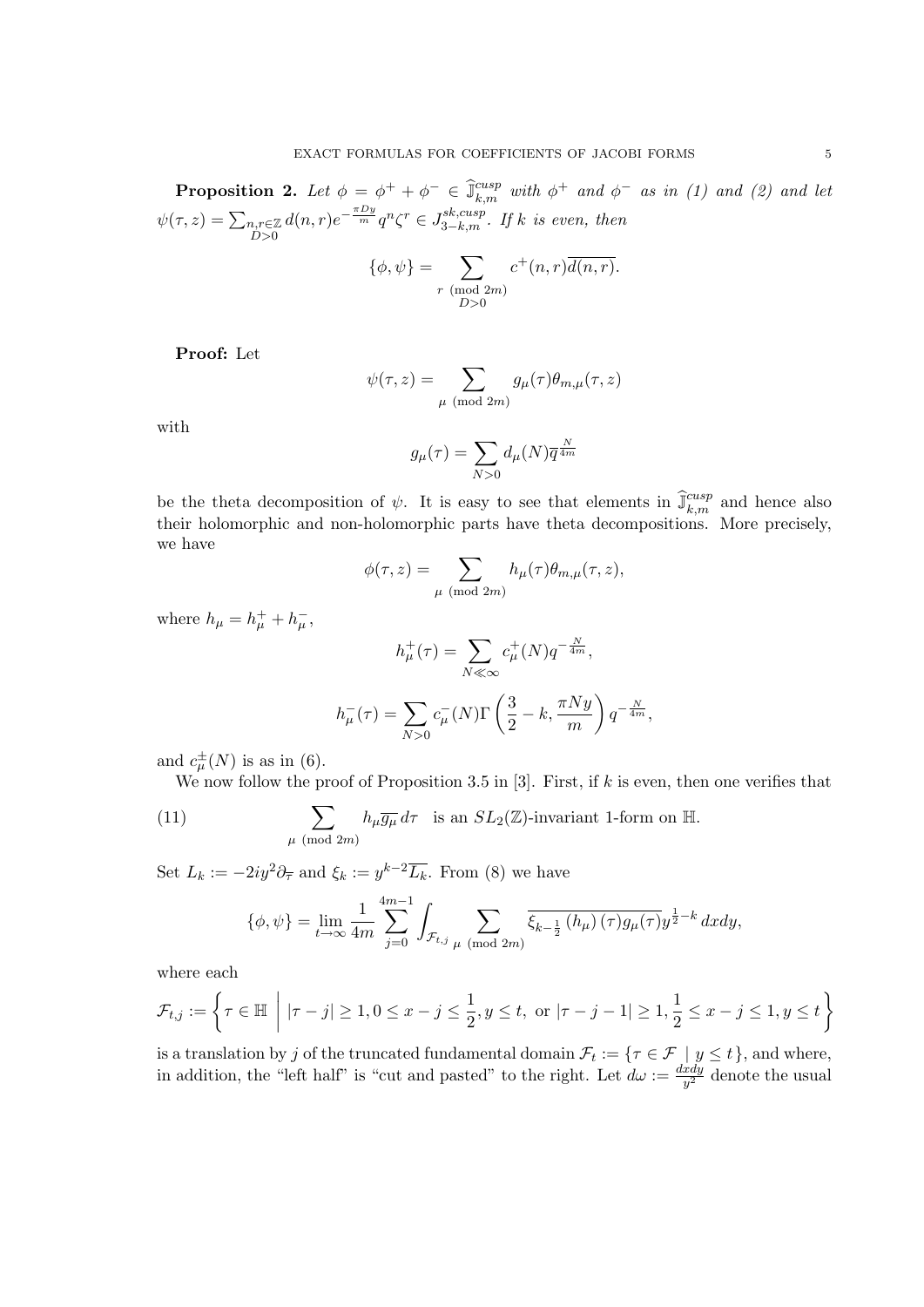invariant volume form on H. With the help of Stokes' Theorem, we find that

$$
\frac{1}{4m} \sum_{j=0}^{4m-1} \int_{\mathcal{F}_{t,j}} \sum_{\mu \pmod{2m}} \overline{\xi_{k-\frac{1}{2}}(h_{\mu}) (\tau) g_{\mu}(\tau)} y^{\frac{1}{2} - k} dxdy
$$
\n
$$
= \frac{1}{4m} \sum_{j=0}^{4m-1} \int_{\mathcal{F}_{t,j}} \sum_{\mu \pmod{2m}} L_{k-\frac{1}{2}}(h_{\mu}) \overline{g_{\mu}} d\omega
$$
\n
$$
= \frac{-1}{4m} \sum_{j=0}^{4m-1} \int_{\partial \mathcal{F}_{t,j}} \sum_{\mu \pmod{2m}} h_{\mu} \overline{g_{\mu}} d\tau
$$
\n
$$
= \frac{1}{4m} \int_{0}^{4m} \sum_{\mu \pmod{2m}} h_{\mu}(x+it) \overline{g_{\mu}(x+it)} d x
$$
\n
$$
= \sum_{\mu \pmod{2m}} c_{\mu}^{+}(N) \overline{d_{\mu}(N)} + \sum_{\mu \pmod{2m}} c_{\mu}^{-}(N) \overline{d_{\mu}(N)} \Gamma\left(\frac{3}{2} - k, \frac{\pi Nt}{m}\right),
$$

where the last equation follows from inserting the Fourier expansions of  $h_{\mu}$  and  $g_{\mu}$ . Finally,  $\Gamma\left(\frac{3}{2} - k, \frac{\pi Nt}{m}\right) = O\left(\left(\frac{\pi Nt}{m}\right)^{\frac{1}{2} - k} e^{-\frac{\pi Nt}{m}}\right)$ as  $t \to \infty$ , which shows that  $\{\phi, \psi\} = \sum$  $\mu \pmod{2m}$  $N>0$  $c^+_\mu(N)\overline{d_\mu(N)} = \sum$  $r \pmod{2m}$  $D>0$  $c^+(n,r)\overline{d(n,r)}.$  $\Box$ 

### 3. Maass-Jacobi-Poincare´ series and the proof of Theorem 1

In  $[2]$ , we investigated Maass-Jacobi-Poincaré series, which we will now recall after introducing necessary notation. Let  $M_{\nu,\mu}$  be the usual M-Whittaker function. Let  $D =$  $r^2 - 4nm \neq 0$ , and for  $s \in \mathbb{C}$ ,  $\kappa \in \frac{1}{2}\mathbb{Z}$ , and  $t \in \mathbb{R} \setminus \{0\}$ , define

$$
\mathcal{M}_{s,\kappa}(t):=|t|^{-\frac{\kappa}{2}}\,M_{\mathrm{sgn}(t)\frac{\kappa}{2},s-\frac{1}{2}}(|t|)
$$

and

$$
\phi_{k,m,s}^{(n,r)}(\tau,z) := \mathcal{M}_{s,k-\frac{1}{2}}\left(-\frac{\pi D y}{m}\right) e^{2\pi i r z - \frac{\pi r^2 y}{2m} + 2\pi i n x}.
$$

Set  $\Gamma_{\infty}^{J} := \left\{ \begin{bmatrix} \begin{pmatrix} 1 & \eta \\ 0 & 1 \end{pmatrix}, (0, n) \end{bmatrix} \mid \eta, n \in \mathbb{Z} \right\}$ . Then the Poincaré series

(12) 
$$
P_{k,m,s}^{(n,r)}(\tau,z) := \sum_{A \in \Gamma_{\infty}^J \backslash \Gamma^J} \left( \phi_{k,m,s}^{(n,r)} \big|_{k,m} A \right) (\tau,z)
$$

converges absolutely and uniformly for  $\text{Re}(s) > \frac{5}{4}$  and  $P_{k,m,s}^{(n,r)} \in \mathbb{\hat{J}}_{k,m}$  if  $s = \frac{k}{2} - \frac{1}{4}$ ,  $k > 3$  or if  $s = \frac{5}{4} - \frac{k}{2}$ ,  $k < 0$ . In [2], we determined the Fourier expansion of  $P_{k,m,s}^{(n,r)}$ , which features a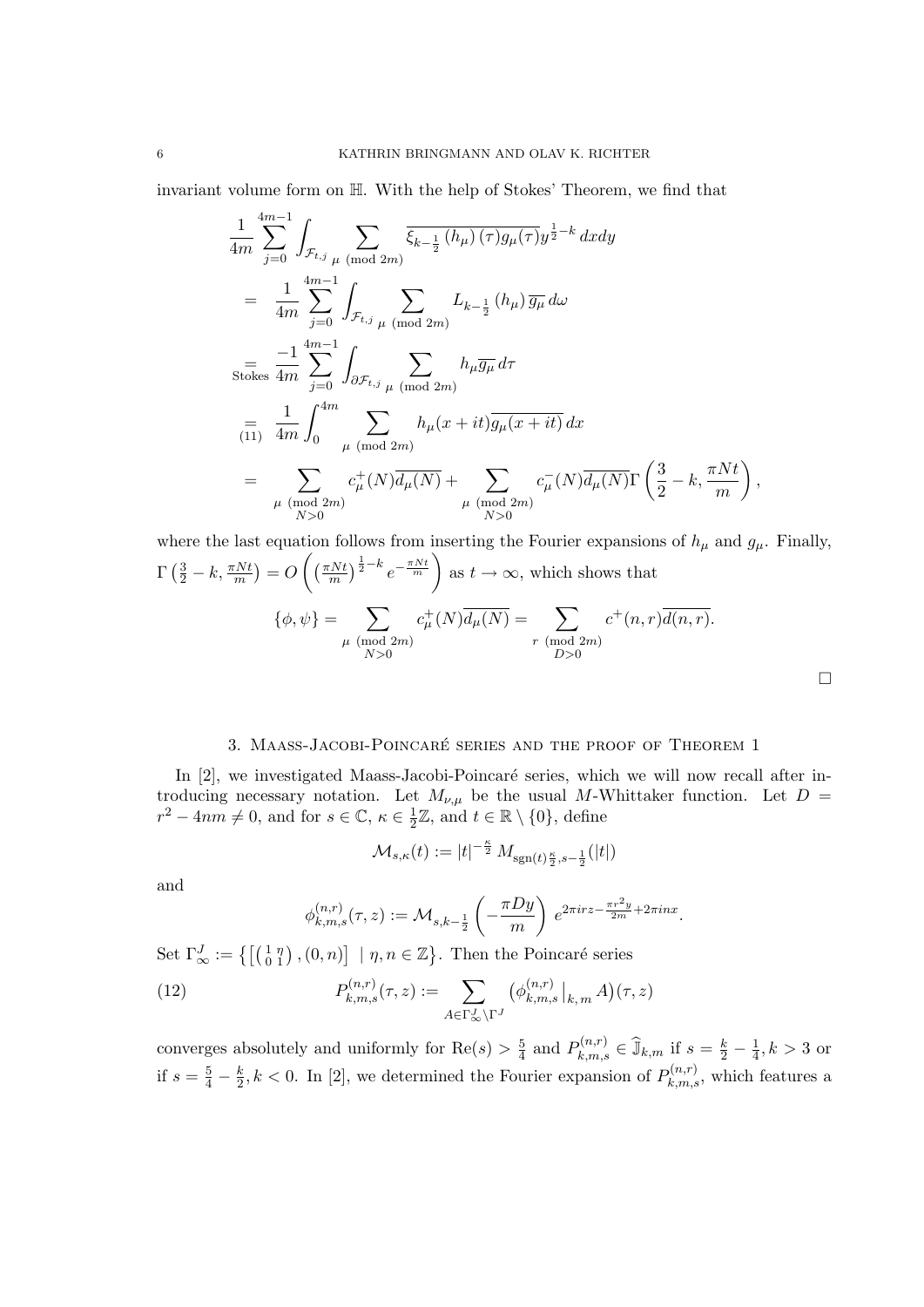certain theta series  $\vartheta_{k,m}^{(r)}$ . It is not difficult to see that

(13) 
$$
\vartheta_{k,m}^{(r)}(\tau,z) = q^{-\frac{r^2}{4m}} \left( \theta_{m,r}(\tau,z) + (-1)^k \theta_{m,-r}(\tau,z) \right).
$$

For brevity, we will only recall the part of the Fourier expansion, which is needed for the purpose of this paper. Let  $P_{k,m,s}^{(n,r)}$ <sup>+</sup> denote the holomorphic part of  $P_{k,m,s}^{(n,r)}$ . If  $D > 0$  and  $s = \frac{5}{4} - \frac{k}{2}$ ,  $k < 0$ , then Corollary 1 of [2] and (13) imply that

$$
(14) \quad P_{k,m,s}^{(n,r)} = \Gamma\left(\frac{5}{2} - k\right) q^{-\frac{D}{4m}} \left(\theta_{m,r}(\tau,z) + (-1)^k \theta_{m,-r}(\tau,z)\right) + \sum_{\substack{n',r' \in \mathbb{Z} \\ D' \le 0}} c_{n,r}^{(k)}(n',r') q^{n'} \zeta^{r'},
$$

where (as before)  $D' = r'^2 - 4n'm$ . If  $D' < 0$ , then  $c_{n,r}^{(k)}(n',r')$  is as in (4).

*Proof of Theorem 1.* Let  $\phi \in \hat{\mathbb{J}}_{k,m}^{cusp}$  ( $k < 0$ ) with holomorphic part  $\phi^+$  as in (1) and principal part

$$
P_{\phi^{+}}(\tau, z) = \sum_{\substack{\mu \pmod{2m} \\ N > 0}} c_{\mu}^{+}(N) q^{-\frac{N}{4m}} \theta_{m, \mu}(\tau, z)
$$

with  $c^+_\mu(N)$  as in (6). Equation (14) together with the identity  $c^+_{-\mu}(N) = (-1)^k c^+_\mu(N)$  shows that the holomorphic part of

$$
\varphi:=\frac{1}{2\Gamma\left(\frac{5}{2}-k\right)}\sum_{\substack{r\pmod{2m} \\ D>0}}c^+(n,r)P^{(n,r)}_{k,m,\frac{5}{4}-\frac{k}{2}}=\frac{1}{2\Gamma\left(\frac{5}{2}-k\right)}\sum_{\substack{\mu\pmod{2m} \\ N>0}}c^+_{\mu}(N)P^{ \left(\frac{\mu^2-N}{4m},\mu\right)}_{k,m,\frac{5}{4}-\frac{k}{2}}
$$

has the same principal part as  $\phi^+$ . Consider  $\psi := \phi - \varphi \in \widehat{\mathbb{J}}_{k,m}^{cusp}$ . Suppose that  $\psi$ has a non-trivial non-holomorphic part. Then  $\xi_{k,m}(\psi) \neq 0$  and hence  $\{\psi, \xi_{k,m}(\psi)\}$  =  $\langle \xi_{k,m} (\psi), \xi_{k,m} (\psi) \rangle \neq 0$ . On the other hand, Proposition 2 expresses  ${\psi, \xi_{k,m} (\psi)}$  in terms of the principal part of  $\psi$ , which is zero by construction. This gives a contradiction and thus  $\psi$  is necessarily holomorphic, i.e.,  $\psi$  is a weak Jacobi form. Again, the principal part of  $\psi$ is zero and hence  $\psi$  is a holomorphic Jacobi form (as in [5]) of weight  $k < 0$ . We conclude that  $\psi = 0$  and Theorem 1 follows.

We end with an explicit example. Let  $\phi_{-2,1}(\tau,z) = \zeta - 2 + \zeta^{-1} + \dots$  be the weak Jacobi form of weight −2 and index 1 alluded to in the introduction. Note that

$$
\sum_{\substack{n,r \in \mathbb{Z} \\ D=1}} q^n \zeta^r = \sum_{r \equiv 1 \pmod{2}} q^{\frac{r^2-1}{4}} \zeta^r = q^{-\frac{1}{4}} \theta_{1,1}(\tau, z)
$$

appears as the principal part of  $\phi_{-2,1}(\tau,z)$  and also of  $\frac{1}{2\Gamma(\frac{9}{2})}P_{-2,1,\frac{9}{4}}^{(0,1)}(\tau,z)$ . Hence we find that

$$
\phi_{-2,1} = \frac{1}{2\Gamma\left(\frac{9}{2}\right)} P^{(0,1)}_{-2,1,\frac{9}{4}}.
$$